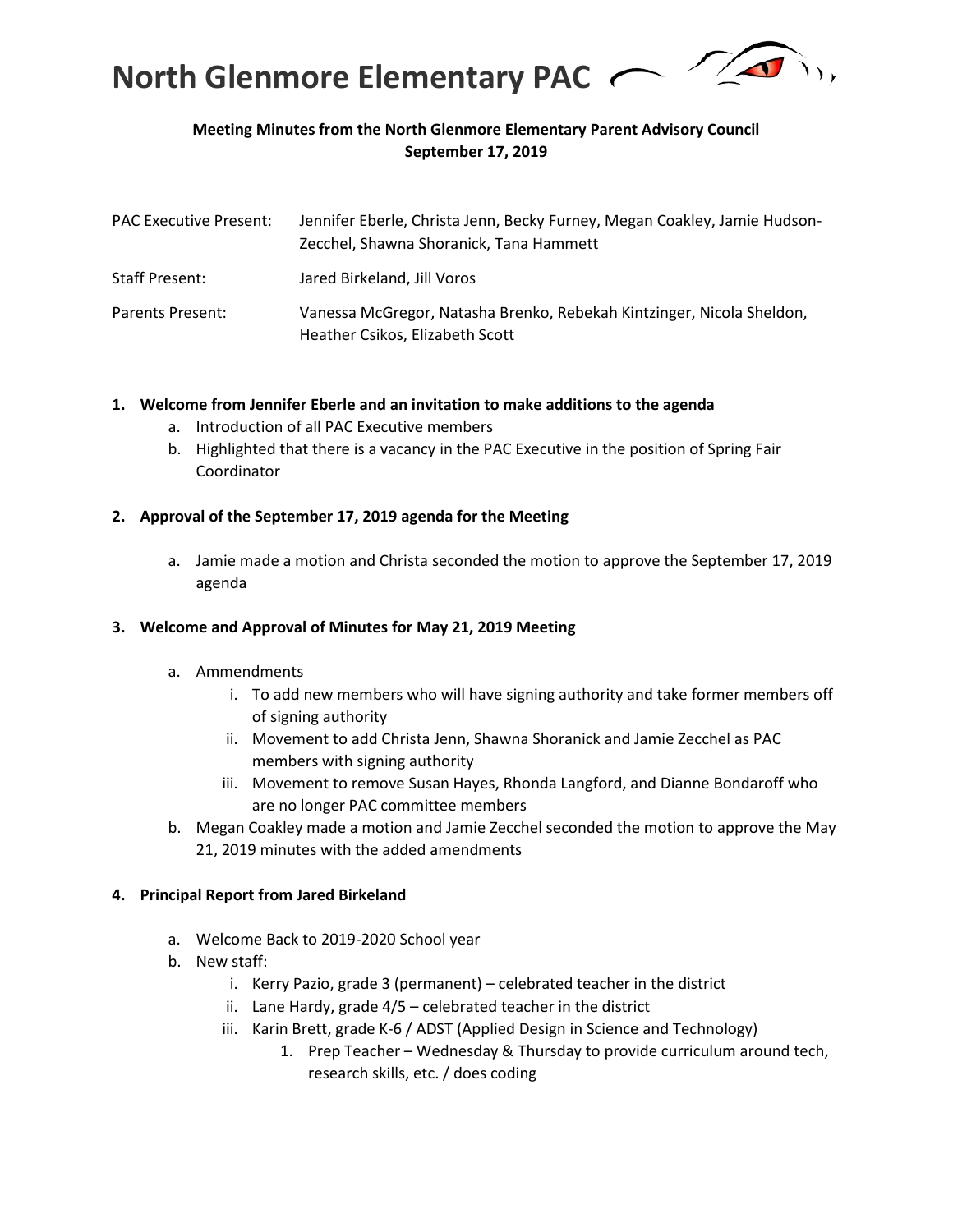

- 2. In Jared's opinion there is not enough tech skill development including keyboarding, Google searches, understanding bias, etc.
- 3. Jill added that there should be direction on online safety
- iv. Taylor MacDonald, grade 1/2 Split (L. Romano's Maternity Leave back around February)
- v. New CEA's total of 19 when 2 still owed come
	- 1. Wendy Ikesaka CEA Schultz, K
	- 2. Natasha Parnes
	- 3. Sara Rullkotter
	- 4. Brooke Richardson
- vi. Rose-Ann Wilson (Indigenous Advocate
- vii. UBCO Interns
	- 1. Jenna Camron
	- 2. Tomas Golbeck / Nicole Vermey
- c. Enrollment
	- i. 571 Students
	- ii. 50+ Staff
	- iii. School full
	- iv. 80 K less than last year which was around 90
	- v. 46 new reg (1-6)
	- vi. 19 CEA's
	- vii. Question: Did we have to turn students away? All catchment students were in and a few out of catchment could not come
- d. Superintendent FOCUS
	- i. Our purpose
		- 1. Tools for students to be successful
		- 2. Educated citizen
		- 3. Develop students' gratitude
- e. 2019-2020 Focus
	- i. Fulfilled last year's goals in Growth Mindset
	- ii. "Charting Our Own Course"
	- iii. Relationships talked to teachers about the importance of developing relationships
		- beyond pedagogy
			- 1. Maureen Dockendorf To accomplish big things, Think Big but Act Small
- f. Corrections to numbers in student numbers (Palahniuk and Siddon)
	- i. Combined grade 3-6 is allowed 28, single can be 30
	- ii. Numbers on the right side are correct
- g. 2019-2020 School Improvement Plan
	- i. Team of teachers are leading the School-based Inquiry Plan
		- 1. Empathy interview hoping to interview parents during Conferences
		- 2. Questions to get to the root of how people are feeling about the teaching approach and 7 Principals of Learning
		- 3. Take an appreciative approach to the inquiry what is working and how to make it better
	- ii. Continue on emphasis on Growth Mindset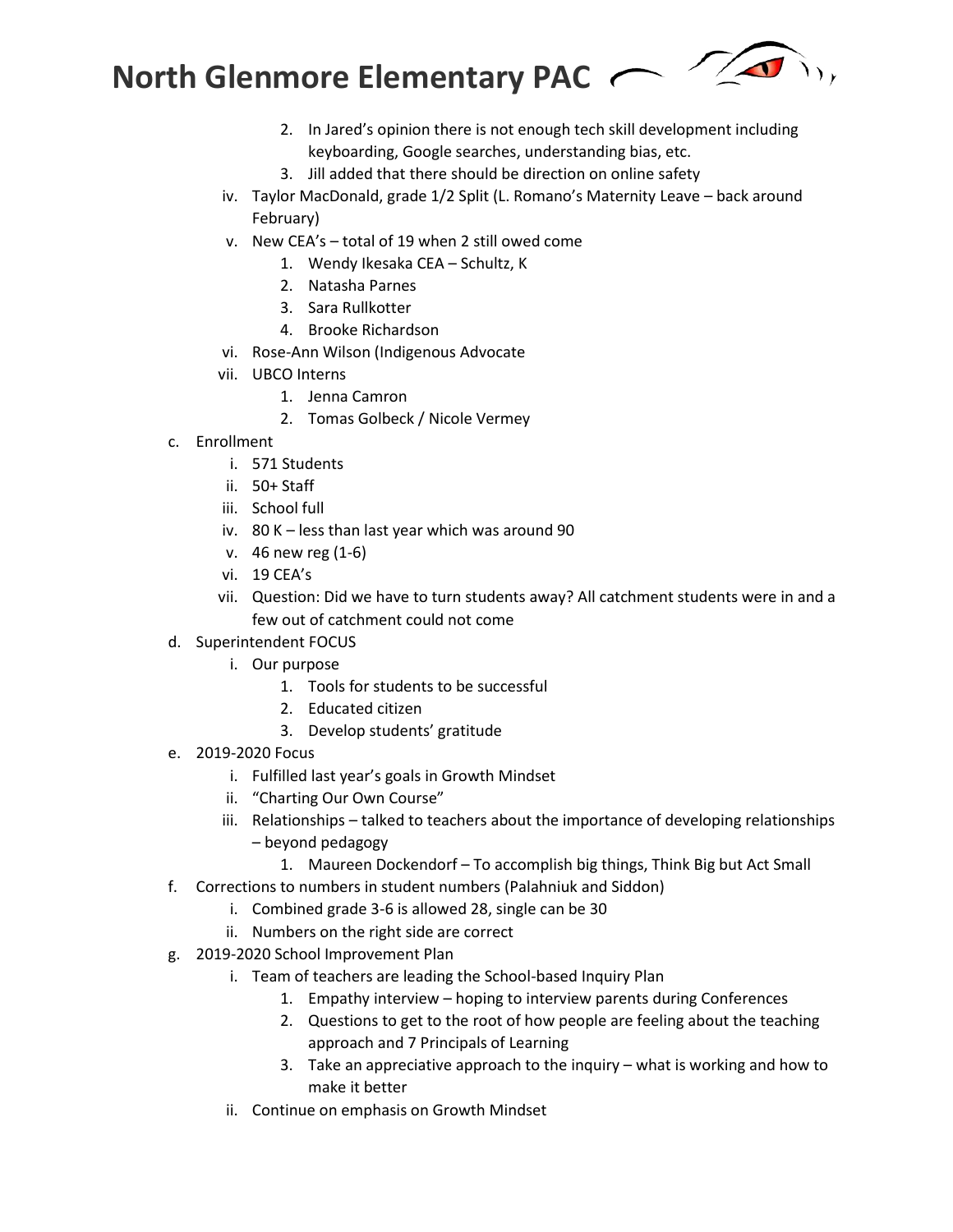

- h. Parent-Teacher Conferences
	- i. Online scheduling  $-$  live on Sept 30<sup>th</sup>
- i. Central Zone Learning Showcase
	- i. November 19 at 6:00-7:00
	- ii. Talk about how approach has shifted to personalized and deeper, richer learning
	- iii. Date is simultaneous to PAC night
		- 1. Suggestion was to possibly change the PAC meeting night
		- 2. Possibly push the meeting time to 7:30
		- 3. As it stands, we will leave it as it is.
- j. Upcoming Dates
	- i. Highlighted Al McAvena, Terry Fox run
	- ii. Acorn Community the new name for the Grade 4 Learning Community
		- 1. Approximately 79 students, predominantly, plus 21 grade 3s
		- 2. Grade 4 FSA
			- a. Question about what this is it is the required provincial assessment
			- b. Question about what comes of the test Jared's answer as follows:
				- i. Contentious topic, but Superintendent expects everyone to participate
				- ii. Some exceptional situations where students may be exempt due to learning disabilities, etc.
				- iii. Ministry of education looks for numbers and data
				- iv. Data can be skewed due to intentional absences, etc.
				- v. Parents get individual results and the school gets global results to show school performances – not necessarily fair due to demographics and other factors
			- c. Question about whether or not Psych-Ed's provide standard scores
				- are these separate? Jared's answer as follows:
					- i. Yes, these are separate
					- ii. Schools can see district results and school results
					- iii. Staff does not use the data the same way they used to, trusting that the data was accurate and can show growth or trends
					- iv. As a school, NGE does not use the results as they are not diagnostic – they use their own internal testing and assessments
					- v. NGE is compliant in participating in this mandatory testing

### **5. President's Report from Jennifer Eberle**

- a. Welcome back
- b. Code of Ethics document
	- i. For the 3 new Exec to Circulate and sign signed by Shawna Shoranick, Montana (Tana) Hammett and Christa Jenn
	- ii. PAC Secretary, Becky Furney, to keep on file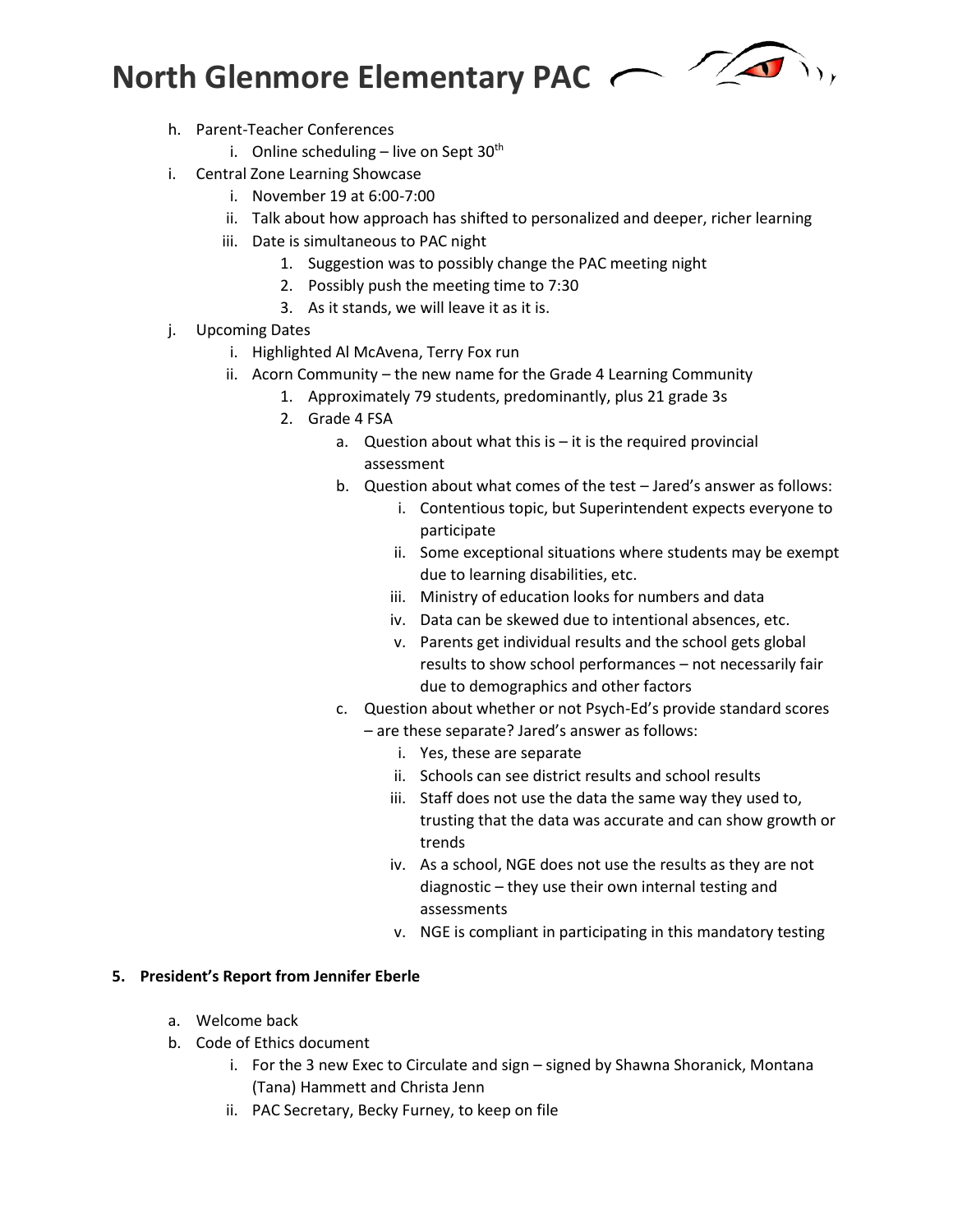

- c. Thanks to Christa for Welcome Back coffee first day of school
	- i. Christa mentioned that we will move to the MPR next year to welcome more parents
- d. Thanks to Megan for Welcome Back Pizza
	- i. Still time to order Pizza
- e. Thanks to Jamie for Fun Lunch
	- i. Welcome parents to volunteer on Wednesdays
- f. Thanks to Tena for volunteering and proposing possible fundraising initiatives
- g. Gaming Grant
	- i. Current \$11,000.00 potentially coming will be confirmed and then we will budget to spend for the academic year
- h. Teacher Request form for PAC funding
	- i. Solicit funding requests from teachers for school, class, for speakers, etc.
	- ii. Gave the forms to Jill she will share at next staff meetings
	- iii. School staff will will promptly submit before October meeting
- i. PAC received feedback from parent re: menu options for Vegan
	- i. Unable to participate due to restrictions and asked for our consideration
	- ii. We will strive to provide more vegan, gluten-free and vegetarian options in the future
	- iii. This information has been passed on to Grade 6 Fundraising as well
- j. Grade 6
	- i. Last week was a meeting for fundraising
	- ii. Every year there is a trip to Big White that they are fundraising (78 kids for \$350.00 per student – hoping to bring it down to about \$70/student)
	- iii. Last year had many small fundraisers, but are trying to narrow it down to fewer and larger fundraising endeavours and to loop in PAC on their plans to keep parents from getting inundated by requests to participate in fundraising events
- k. Financial Accounts
	- i. PAC is busy setting up with new staff and accounts
- l. Upcoming Dates
	- i. Pizza Night Sept 20
	- ii. Holiday Movie Dec 20?
		- 1. Question about using this as a fundraising event
		- 2. Cannot charge for movies due to copyright
		- 3. Suggestion was made to charge for concession and/or make a separate movie night
		- 4. Jar Bazaar or Toy Swap jars filled with donated items and are sold between \$1-5
			- a. Can be encouraged to bring more than one for families cannot donate
			- b. Can encourage more parent involvement and create more PAC presence
	- iii. Family dance TBD (usually held on a Friday night on week of Family Day) Feb 20 Thursday
	- iv. Spring Fair TBD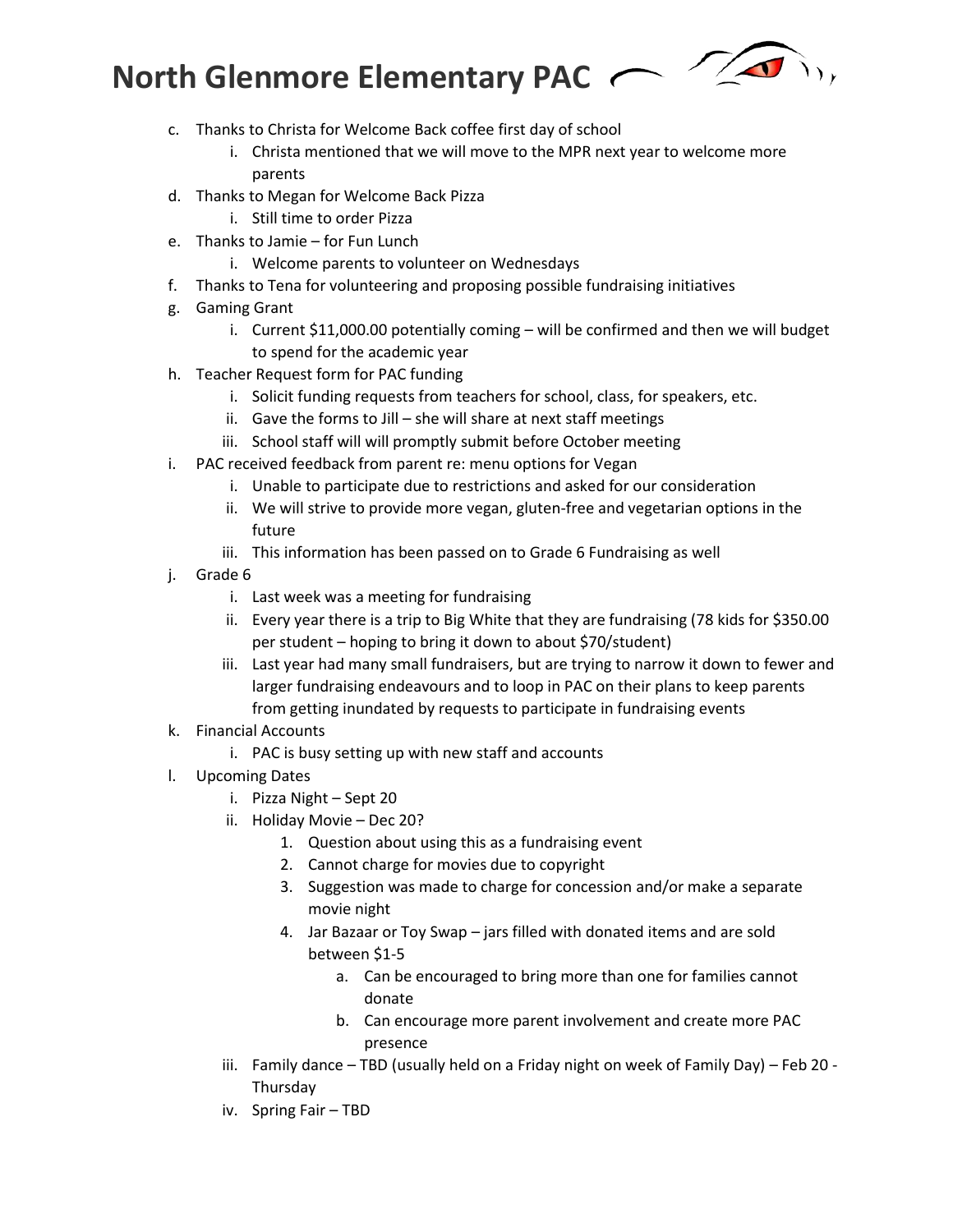

- v. Teacher Appreciation Luncheon TBD
- m. Other events and fundraisers were suggested by attendees:
	- i. Jar Bazaar jars filled with donated items and are sold between \$1-5
		- 1. Can be encouraged to bring more than one for families cannot donate
		- 2. Can encourage more parent involvement and create more PAC presence
	- ii. Toy Swap similar to above

### **6. Vice President's Report by Christa Jenn**

- a. Welcome Back coffee
- b. Been around the school and greeting parents to answer questions and directing them to answers
- c. 2 kids here in grade 1 and 5

### **7. Treasurer's Report by Shawna Shoronick**

- a. Still getting to know the systems and procedures
- b. July reconciled / picked up Aug reconciliation
- c. Received a bill from SportFactor that is unknown for track
	- i. PAC provides 750 first half and 750 second half of the year for sports equipment or playground equipment
	- ii. This bill was from a purchase of a teacher from this amount
- d. Gaming Account there is an amount owing and needs that amount from the staff
- e. Extra money in the Grade 6 account from last year what happens to remaining amount?
	- i. This will be held over for the next year
	- ii. Jared assumes that the pizza profits are put in and cheques are written to the school
	- iii. Every month it should be balanced out and transferred out
	- iv. This should be a Grade 6 treasurer account
- f. Suggestion was made to book a separate meeting with Exec PAC to establish revised Account protocols

### **8. Fun Lunch Report by Jamie Zecchel**

- a. Hiccup with payment system
	- i. Now we have Bambora and Paypal
	- ii. Bambora is experiencing glitches (can talk about keeping this account at the additional Accounts meeting) so are using Paypal as a back up
	- iii. Question was asked to see if a notice can be added to the website Jamie will send out an email (it should be fixed soon)
	- iv. It seems to be centralized to our portal
- b. Starts Oct 23 to Dec 4 length of time dependent on volunteers
- c. Question was asked about whether or not there were Vegan / Vegetarian and Gluten-free lunches – We have some gluten-free, but the experience to try vegan last year resulted in many students disliking the option and calling home
- d. We can add a note in the September newsletter to encourage volunteers